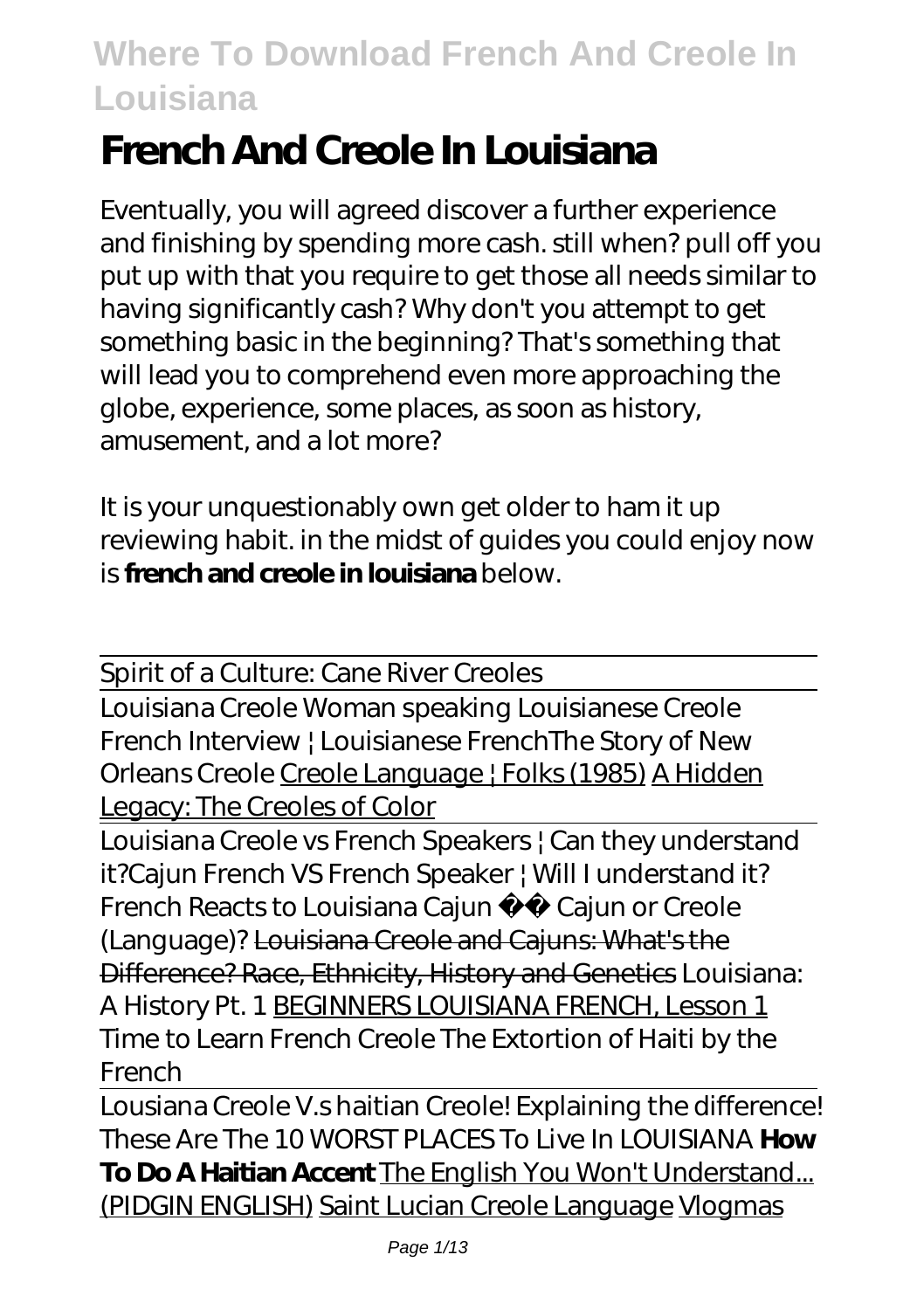Day 18| Am I black?| Creole|AncestoryDNA Louisiana Cajun/Creole accent, dialect, customs *Les Haricots Sont Pas Salés - Musique Cajun Louisiane USA Black Farmer Corn is Ready For Harvest Newellton Louisiana + Rayville LA +Lake Providence Louisiana Cajun man speaking Louisianese Creole French Bayou Interview | Louisianese French Louisiana Cajun French Music From The Southwest Prairies* Emotions in Louisiana Creole (no background music) Genealogy in Creole Louisiana: Family \u0026 Relationship Terms in Ecclesiastical and Legal French BEGINNERS LOUISIANA FRENCH, Lesson 9 A Louisiana French Renaissance *United States: In Louisiana, Cajuns are keen to preserve their identity* **New Orleans Louisiana Culture| The History of New Orleans|The Culture of New Orleans| New Orleans|** *French And Creole In Louisiana* Edwin Edwards of Louisiana greeted an enthusiastic crowd as the grand ... the silver-haired, bilingual son of French Creole sharecroppers and a relentless electoral and legislative infighter, was ...

#### *Edwin Edwards, Flamboyant Louisiana Governor, Is Dead at 93*

The St. Augustine Historical Society (SAHS) and the Louisiana Society Daughters of American Revolution (DAR) invite the community to a groundbreaking ceremony in celebration of Badin-Roque building ...

#### *Groundbreaking to observe beginning of Badin-Roque House restoration*

Louisiana tradition contains remarkable culture that is important to conserve. One aspect, Cajun music, has been a staple of the south for generations. The Louisiana Swamp […] ...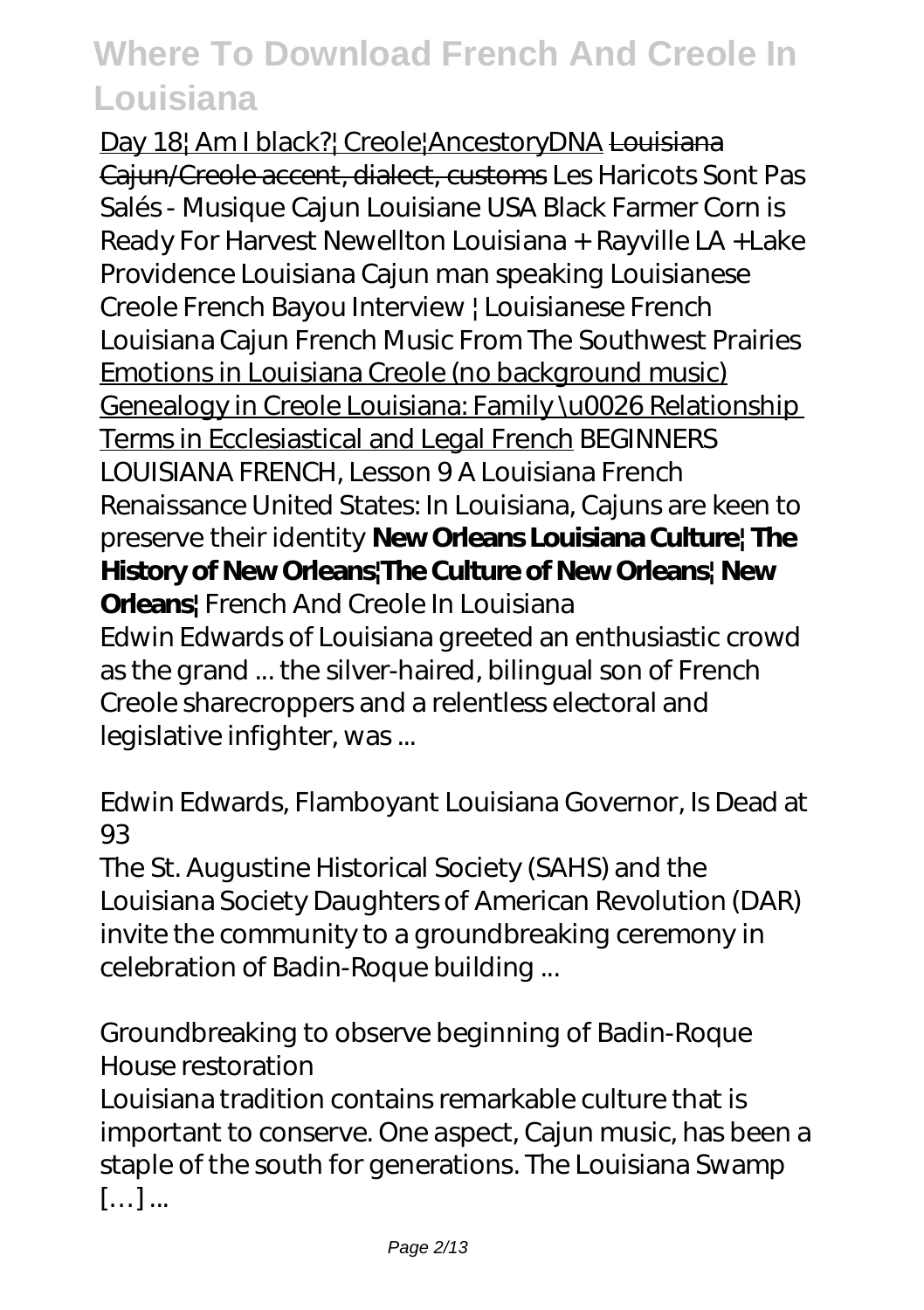#### *Louisiana Swamp Stomp Music Series Aims to Keep Tradition of Cajun Music Alive*

French language is one marker of the writers grouped in ... Among writers who dealt with Louisiana Creoles, Kate Chopin (1850–1904) is certainly the one whose pages are read now most widely. This ...

*Louisiana Creole Literature: A Historical Study* See some of the best of what Louisiana has to offer with this guide to small towns that are sure to charm and delight.

*6 Endearing Small Towns To Visit In Louisiana* Sitting in his Church Point home on the land he's known his whole life, poet Darrell Bourque settles down for our interview. His wife Karen, a glass artist, slips to ...

#### *Darrell Bourque's poetry reflects empathy – both seen and envisioned.*

Louisiana native Tommy Begnaud will dish out jambalaya, po'boys, and crawfish etouffee in a color-soaked setting ...

#### *Mr. Paul's Supper Club Brings Cajun Classics to Edina This Fall*

Mayor-President Sharon Weston Broome announced the City-Parish' s third Poet Laureate, Jonathan Mayers. Mayers is a native of Baton Rouge. He earned a Bachelor of Fine ...

*Mayor-President names city-parish' sthird Poet Laureate* A push to save and promote Creole languages was born in the 1960s when the Caribbean experienced its own Black power movement.

## *Kwéyòl, a dying Creole variant, gets a shot in the arm as* Page 3/13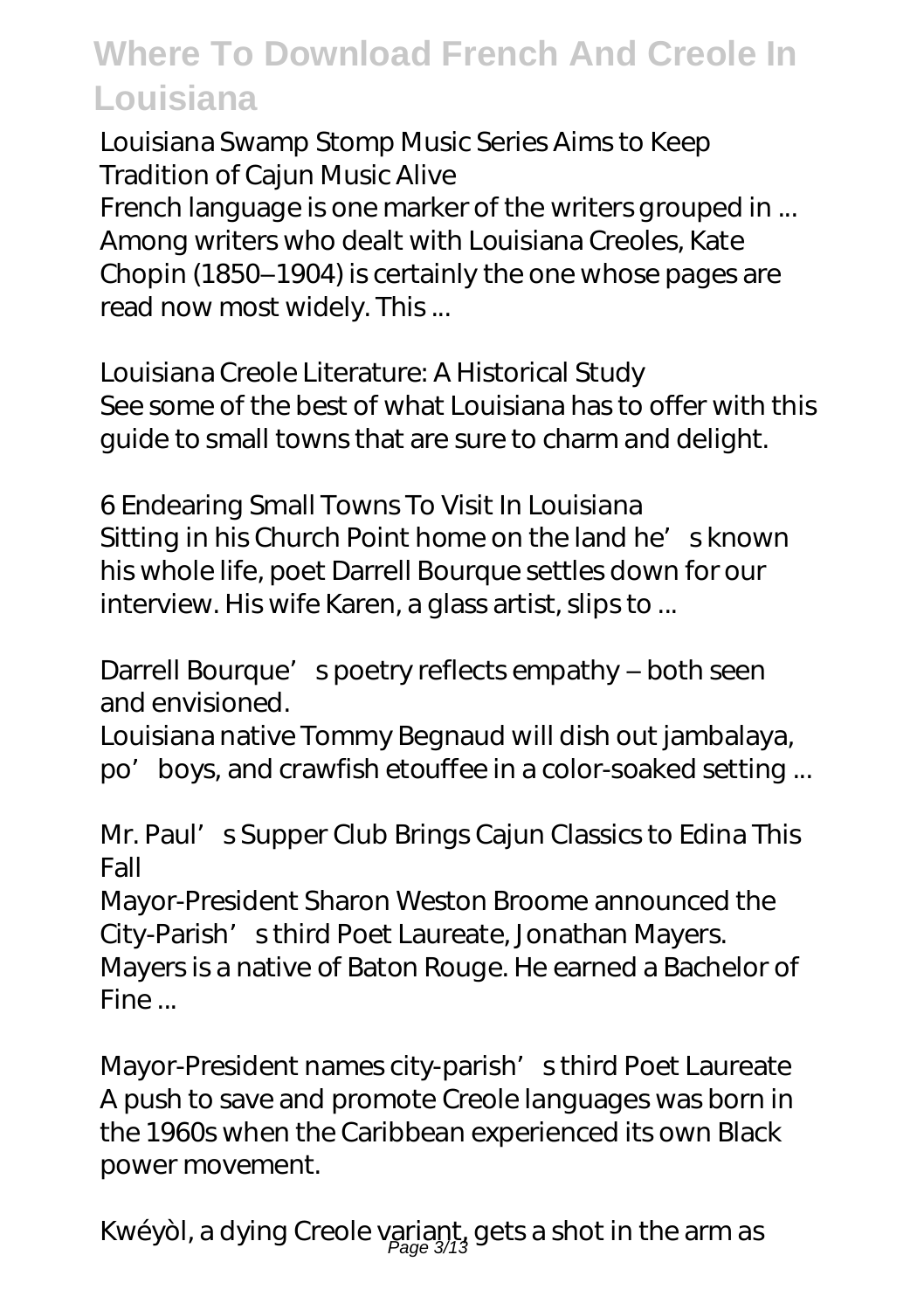#### *Dominica introduces dictionaries, language classes in schools*

On July 3, the 35th annual French Market Creole Tomato Festival will celebrate the bounty of South Louisiana with Creole tomato dishes, a variety of bloody marys, and a fresh crop of programming ...

#### *Dining Out: Gris-Gris*

If ever you find yourself caught in the gnarled pincers of a crab, you will wish you had food writer and supper club host Vanessa Bolosier by your side.

#### *On my plate: For Caribbean paradise on a plate, a dash of Creole is king*

Whether you're hoping for a bayou bash or French Quarter affair, check out 14 of the most memorable wedding venues across Louisiana.

#### *These 14 Louisiana Wedding Venues Are All About Southern Sophistication*

Jazz Fest also will host a Local Friday discount on October 15, with \$50 tickets at the gate for Louisiana residents with valid ID ... The Palm Court Jazz Band, Pardon My French, Creole Osceola Black ...

#### *New Orleans Jazz Fest 2021: Here's the daily lineup and how to buy single-day tickets*

The New Orleans Jazz & Heritage Festival announced Thursday the daily music schedule for the first-ever Jazz Fest in October and put single-day tickets on sale for the 2021 event scheduled for October ...

*Jazz Fest daily lineup announced / single-day tickets on sale now* Page 4/13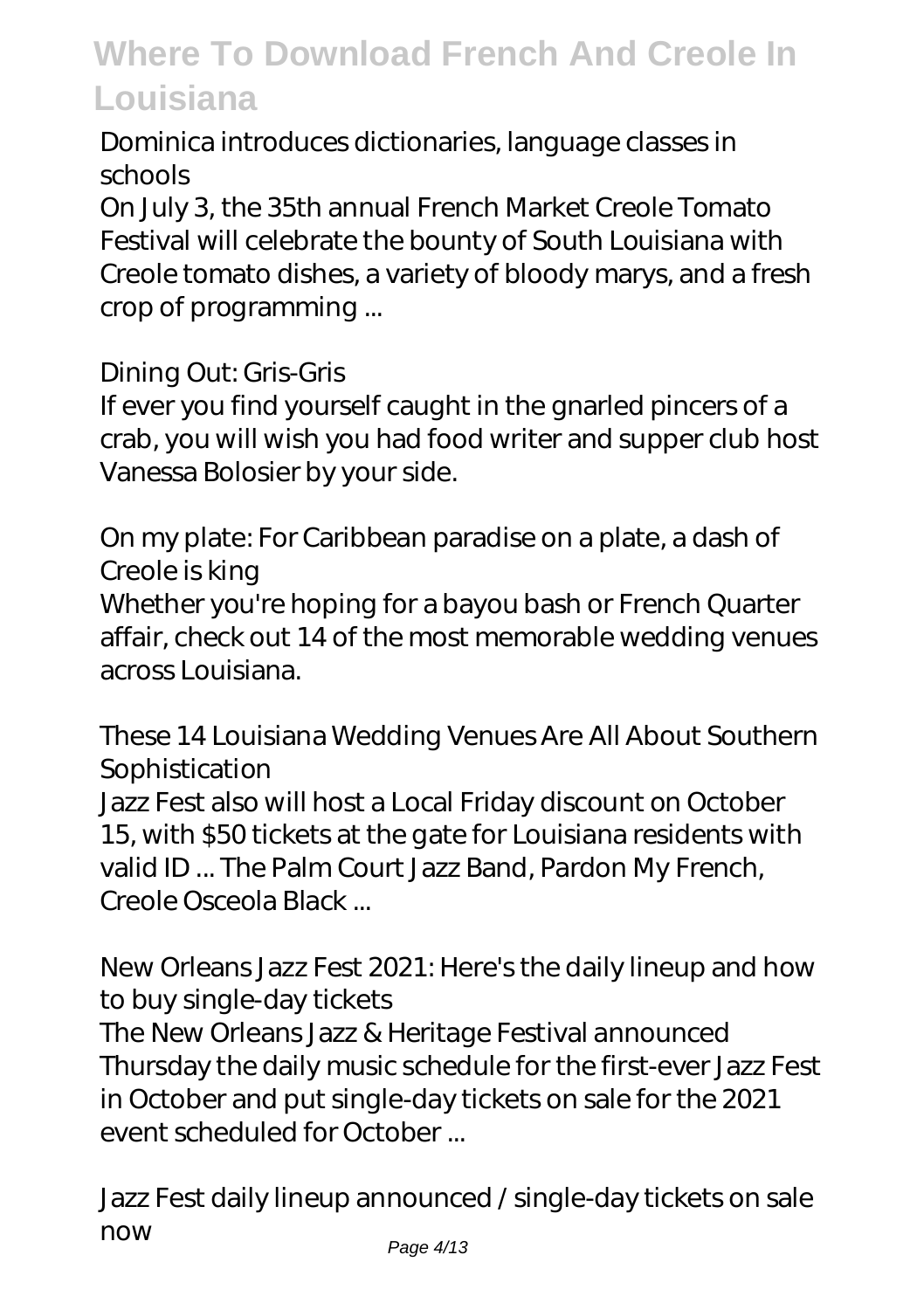Art and air-conditioning returns with free admission for Louisiana residents at area museums, courtesy of the Helis Foundation. Every Sunday in July, the New Orleans Museum of Art (1 Collins Diboll ...

#### *Bastille Day block party, free museum admission and more metro area community news*

Millions of people across the Caribbean speak Creole every day, but officials in the island of Dominica are trying to revive Kwéyòl via a new public school program that aims to preserve a centuries-ol ...

*Dominica fights to save Creole forged by slaves in Caribbean* A popular New Orleans restaurant is pushing back against State Farm's attempt to dismiss its pandemic coverage suit, saying that a virus exclusion in its policy with the insurer doesn't apply because ...

*New Orleans Eatery Fights Insurer's Bid To Escape Virus Suit* Top Gun Burgers will sell food, and Serpa said other vendors will sell beverages. One of the brightest young talents to emerge in Cajun, Creole and Zydeco (Louisiana French) music over the last decade ...

#### *Father's Day weekend features first concert-in-the-park since 2019*

SAN JUAN, Puerto Rico (AP) — The elementary school student stood up, pulled down her face mask and leaned into the microphone. She swallowed hard before trying to spell the word " discover ...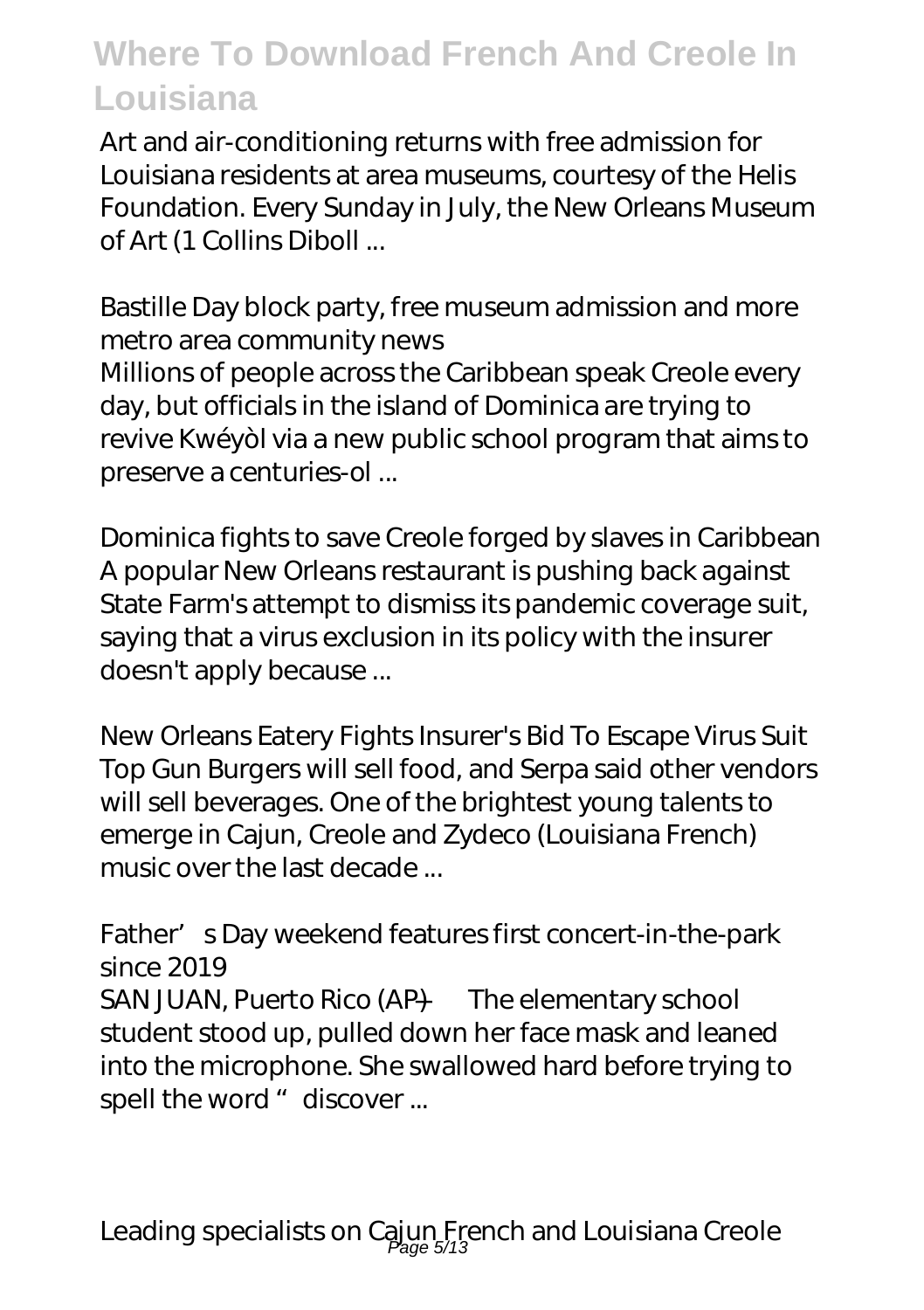examine dialectology and sociolinguistics in this volume, the first comprehensive treatment of the linguistic situation of francophone Louisiana and its relation to the current development of French in North America outside of Quebec. Topics discussed include: language shift and code mixing speaker attitudes the role of schools and media in the maintenance of these languages and such language planning initiatives as the CODOFIL program to revive the sue of French in Louisiana. £4 IST£

In Folklore Figures of French and Creole Louisiana, Nathan J. Rabalais examines the impact of Louisiana's remarkably diverse cultural and ethnic groups on folklore characters and motifs during the eighteenth and nineteenth centuries. Establishing connections between Louisiana and France, West Africa, Canada, and the Antilles, Rabalais explores how folk characters, motifs, and morals adapted to their new contexts in Louisiana. By viewing the state's folklore in the light of its immigration history, he demonstrates how folktales can serve as indicators of sociocultural adaptation as well as contact among cultural communities. In particular, he examines the ways in which collective traumas experienced by Louisiana's major ethnic groups—slavery, the grand dérangement, linguistic discrimination—resulted in fundamental changes in these folktales in relation to their European and African counterparts. Rabalais points to the development of an altered moral economy in Cajun and Creole folktales. Conventional heroic qualities, such as physical strength, are subverted in Louisiana folklore in favor of wit and cunning. Analyses of Black Creole animal tales like those of Bouki et Lapin and Tortie demonstrate the trickster hero' sability to overcome both literal and symbolic entrapment through cleverness. Some elements of Louisiana'  $\,$  s folklore tradition, such as the rougarou and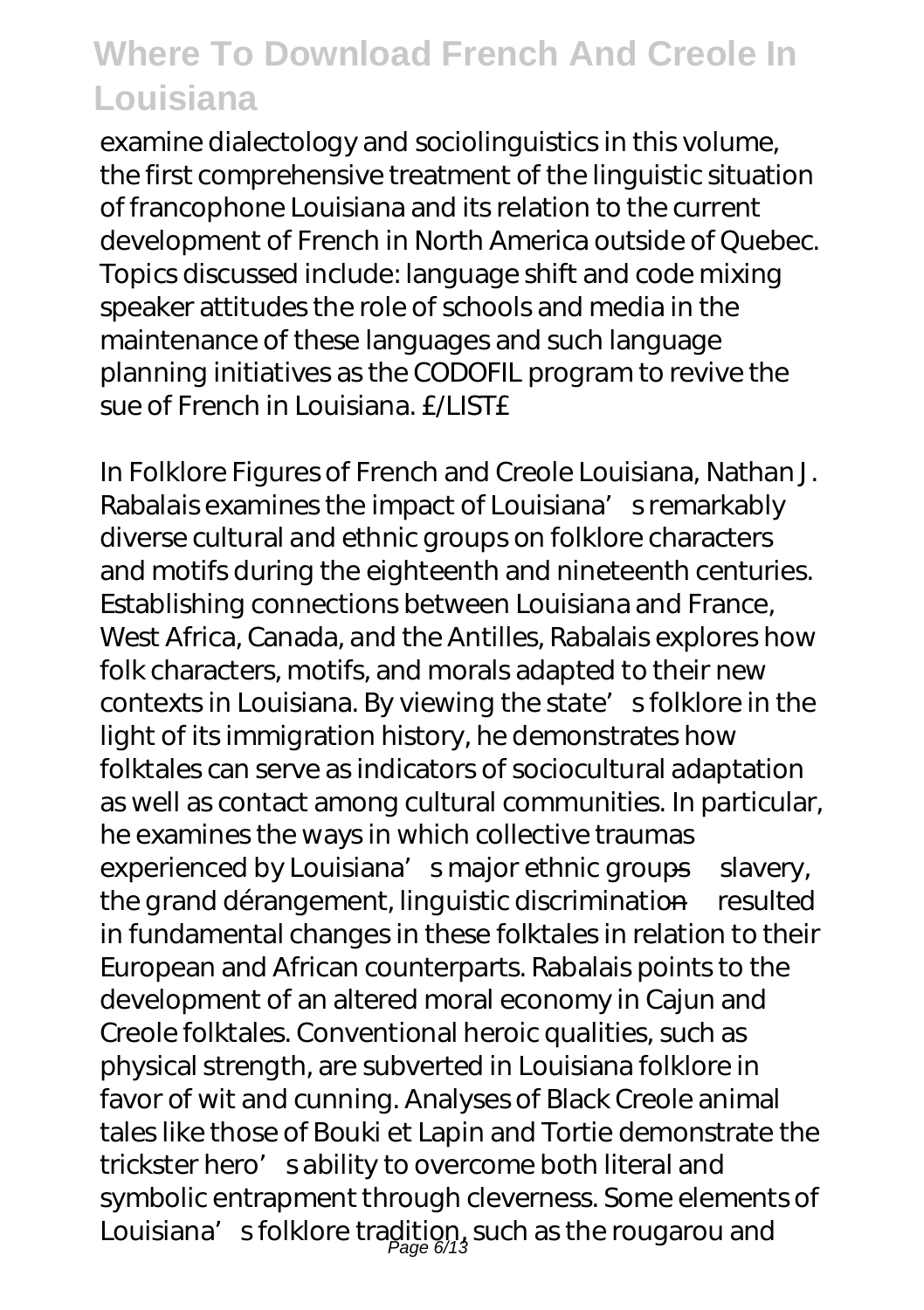cauchemar, remain an integral presence in the state's cultural landscape, apparent in humor, popular culture, regional branding, and children' sbooks. Through its adaptive use of folklore, French and Creole Louisiana will continue to retell old stories in innovative ways as well as create new stories for future generations.

The Dictionary of Louisiana French (DLF) provides the richest inventory of French vocabulary in Louisiana and reflects precisely the speech of the period from 1930 to the present. This dictionary describes the current usage of French-speaking peoples in the five broad regions of South Louisiana: the coastal marshes, the banks of the Mississippi River, the central area, the north, and the western prairie. Data were collected during interviews from at least five persons in each of twenty-four areas in these regions. In addition to the data collected from fieldwork, the dictionary contains material compiled from existing lexical inventories, from texts published after 1930, and from archival recordings. The new authoritative resource, the DLF not only contains the largest number of words and expressions but also provides the most complete information available for each entry. Entries include the word in the conventional French spelling, the pronunciation (including attested variants), the part of speech classification, the English equivalent, and the word's use in common phrases. The DLF features a wealth of illustrative examples derived from fieldwork and textual sources and identification of the parish where the entry was collected or the source from which it was compiled. An English-to-Louisiana French index enables readers to find out how particular notions would be expressed in la Louisiane .

In recent years, ethnographers have recognized south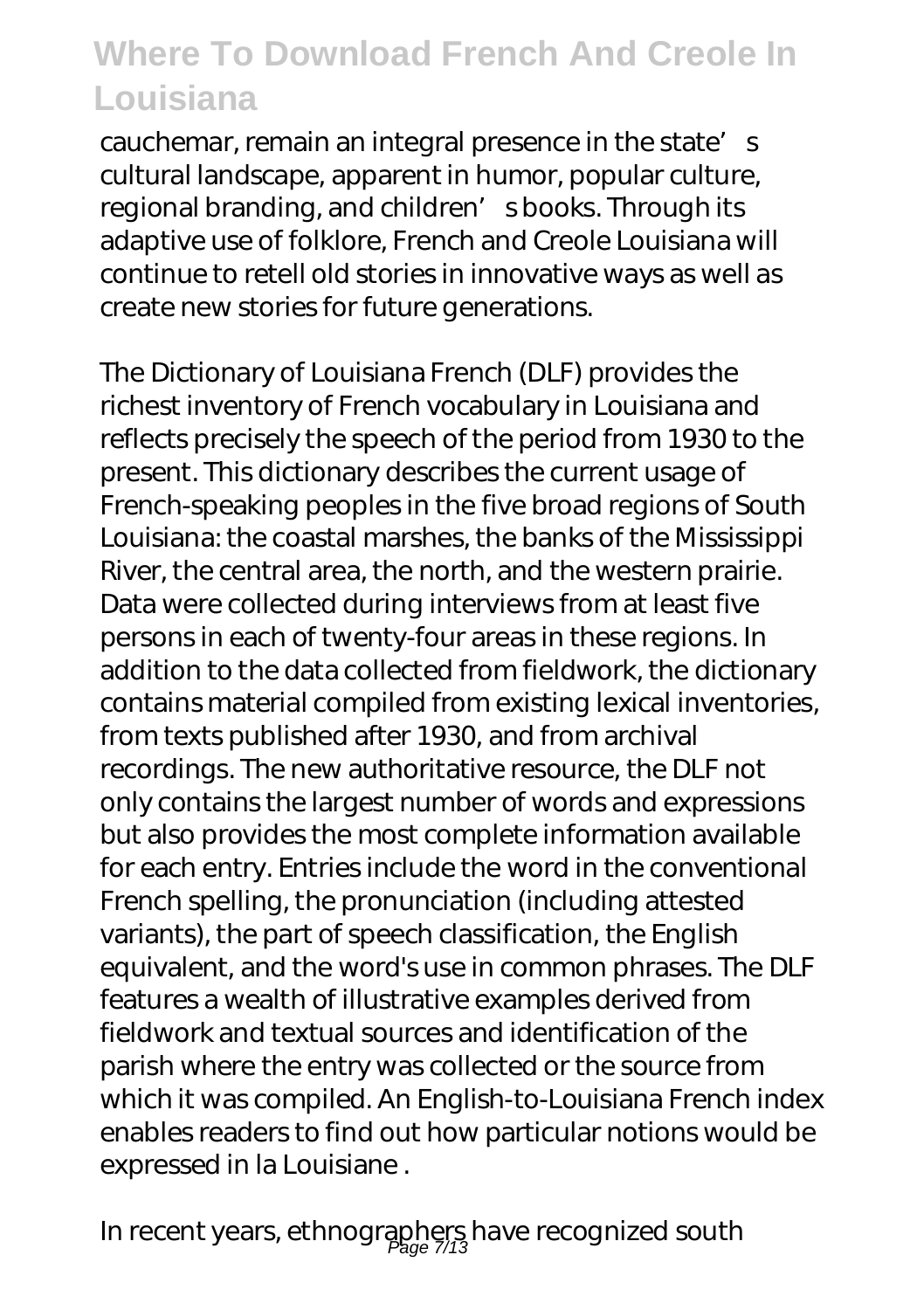Louisiana as home to perhaps the most complex rural society in North America. More than a dozen Frenchspeaking immigrant groups have been identified there, Cajuns and white Creoles being the most famous. In this guide to the amazing social, cultural, and linguistic variation within Louisiana's French-speaking region, Carl A. Brasseaux presents an overview of the origins and evolution of all the Francophone communities. Brasseaux examines the impact of French immigration on Louisiana over the past three centuries. He shows how this once-undesirable outpost of the French empire became colonized by individuals ranging from criminals to entrepreneurs who went on to form a multifaceted society -- one that, unlike other American melting pots, rests upon a French cultural foundation. A prolific author and expert on the region, Brasseaux offers readers an entertaining history of how these diverse peoples created south Louisiana's famous vibrant culture, interacting with African Americans, Spaniards, and Protestant Anglos and encountering influences from southern plantation life and the Caribbean. He explores in detail three still cohesive components in the Francophone melting pot, each one famous for having retained a distinct identity: the Creole communities, both black and white; the Cajun people; and the state's largest concentration of French speakers -- the Houma tribe. A product of thirty years' research, French, Cajun, Creole, Houma provides a reliable and understandable guide to the ethnic roots of a region long popular as an international tourist attraction.

This teeming compendium of tales assembles and classifies the abundant lore and storytelling prevalent in the French culture of southern Louisiana. This is the largest, most diverse, and best annotated collection of French-language tales ever published in the United States. Side by side are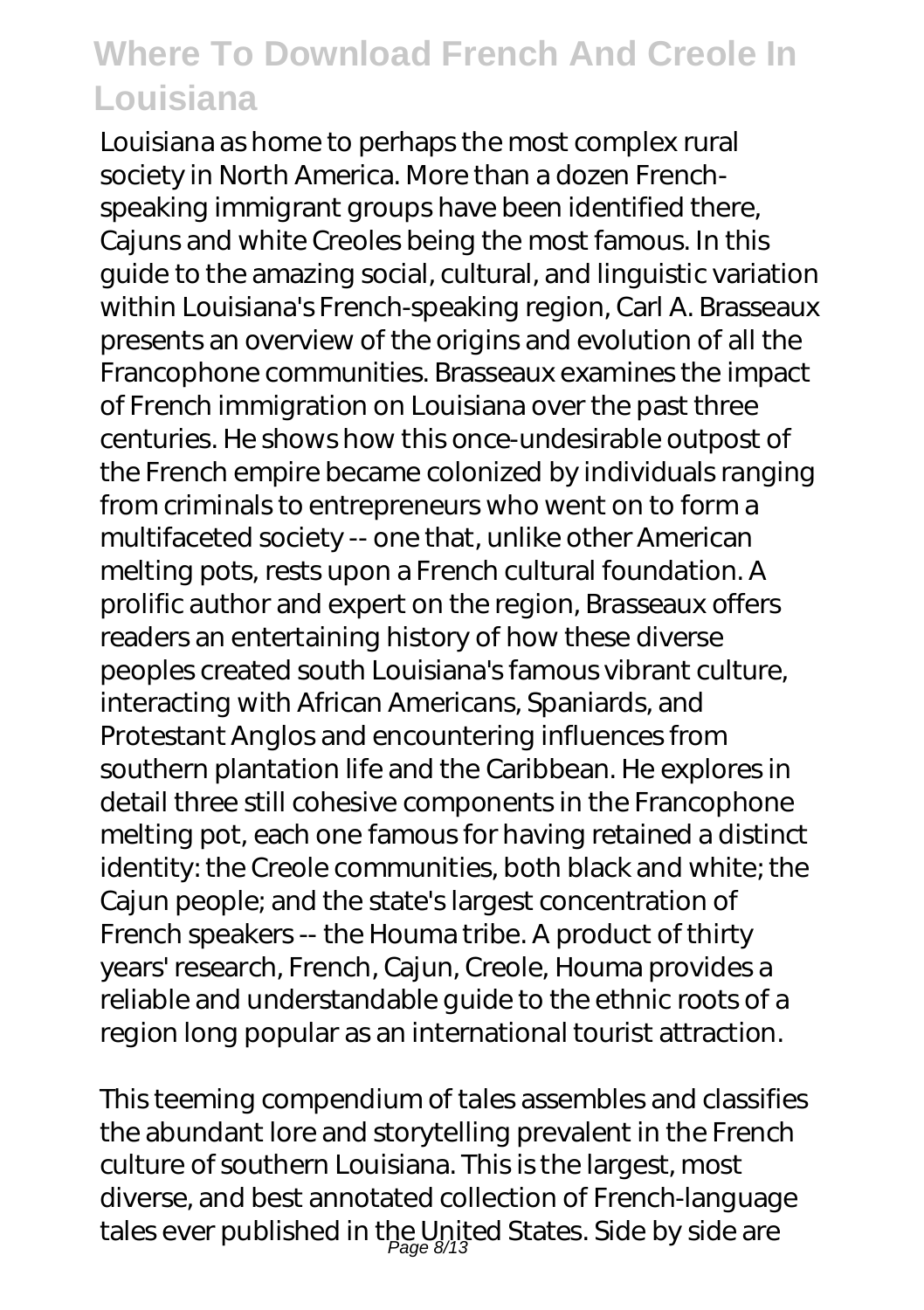dual-language retellings--the Cajun French and its English translation--along with insightful commentaries. This volume reveals the long and lively heritage of the Louisiana folktale among French Creoles and Cajuns and shows how tale-telling in Louisiana through the years has remained vigorous and constantly changing. Some of the best storytellers of the present day are highlighted in biographical sketches and are identified by some of their best tales. Their repertory includes animal stories, magic stories, jokes, tall tales, Pascal (improvised) stories, and legendary tales--all of them colorful examples of Louisiana narrative at its best. Though greatly transformed since the French arrived on southern soil, the French oral tradition is alive and flourishing today. It is even more complex and varied than has been shown in previous studies, for revealed here are African influences as well as others that have been filtered from America's multicultural mainstream.

In this provocative and poignant book, 500 Years Of Culture: Louisiana's Creole French & Metis People, Food, Language and Culture, I seek to provide my intelligent lay readers appropriate and useful scholarly resources which illustrate that a pre-Acadian culture of Canadian and North American Métis roots, to which was added European, African and later Spanish elements combined in both "Upper" and "Lower Louisiana" resulting in a multi-ethnic, but distinctly unique Louisiana Creole culture. Though reminiscent of other kindred Creole cultures and people of the world of the former French Empire, she remains unique. This unique historic, but forgotten culture existed prior to the arrival of the Acadians, and its cultural and linguistic traditions resulted in Louisiana's historic "Creole" culture. This multiethnic culture's food ways, language and social traditions were hijacked and promoted as if it was something totally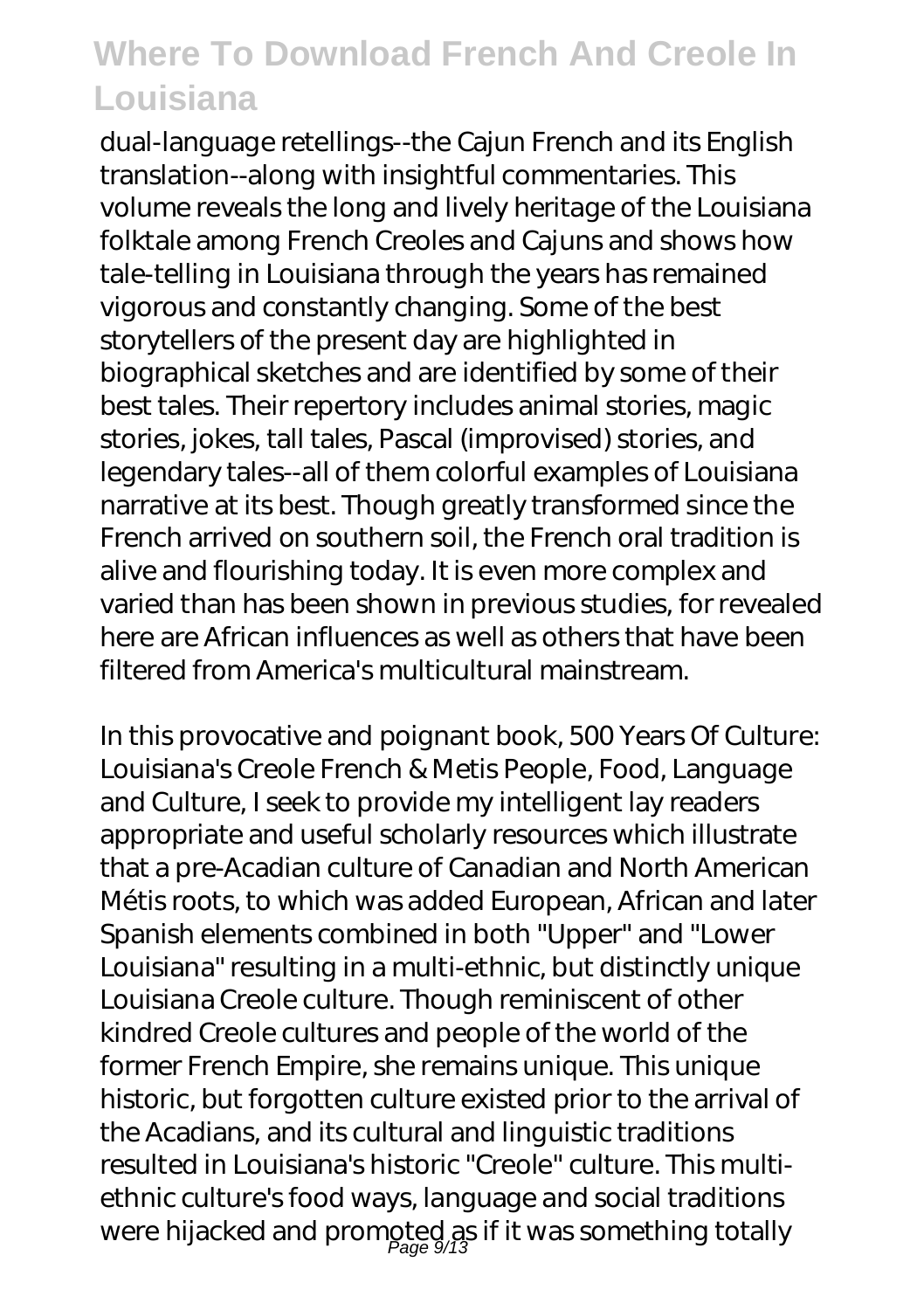new in the 1970s and 80s, and then relabeled "Cajun" with no regard for the pre-existant and dominant history and sensibilities of the non-white ethnicities who were the true originators and creators of Louisiana's long indigenous and pre-Acadian culture! It is my hope to sufficiently demonstrate through this historical narrative, which is both passionate and humorous, how greed, ignorance and commerce joined hands in relabeling Louisiana's historic multi-ethnic Creole French and metis culture as if Acadian-Canada was the source of this remarkable and unusual culture which remains foreign to anything in Acadie! Informative and well-researched, I submit to you the reading and caring public, this revision which is also a much more readable, better edited and supplemented text. In this book, for example, a badly needed chapter on the cultural relationship between Louisiana Creole and Haitian Creole culture is provided and will prove to be a great source of help in avoiding needless confusion of these two separate, but kindred cultures. Though small, this little book will no doubt, prove to be a powerhouse of jaw-dropping facts, as it is an uproariously humorous expose' of one of the most popular cultural forces in America and across the planet today! And, notwithstanding our best efforts, sometimes typographical errors and misses occur. For whatever imperfections of text remain, I take full responsibility as I also apologize to you dear reader.

In recent years, ethnographers have recognized south Louisiana as home to perhaps the most complex rural society in North America. More than a dozen Frenchspeaking immigrant groups have been identified there, Cajuns and white Creoles being the most famous. In this guide to the amazing social, cultural, and linguistic variation within Louisiana's French-speaking region, Carl A. Brasseaux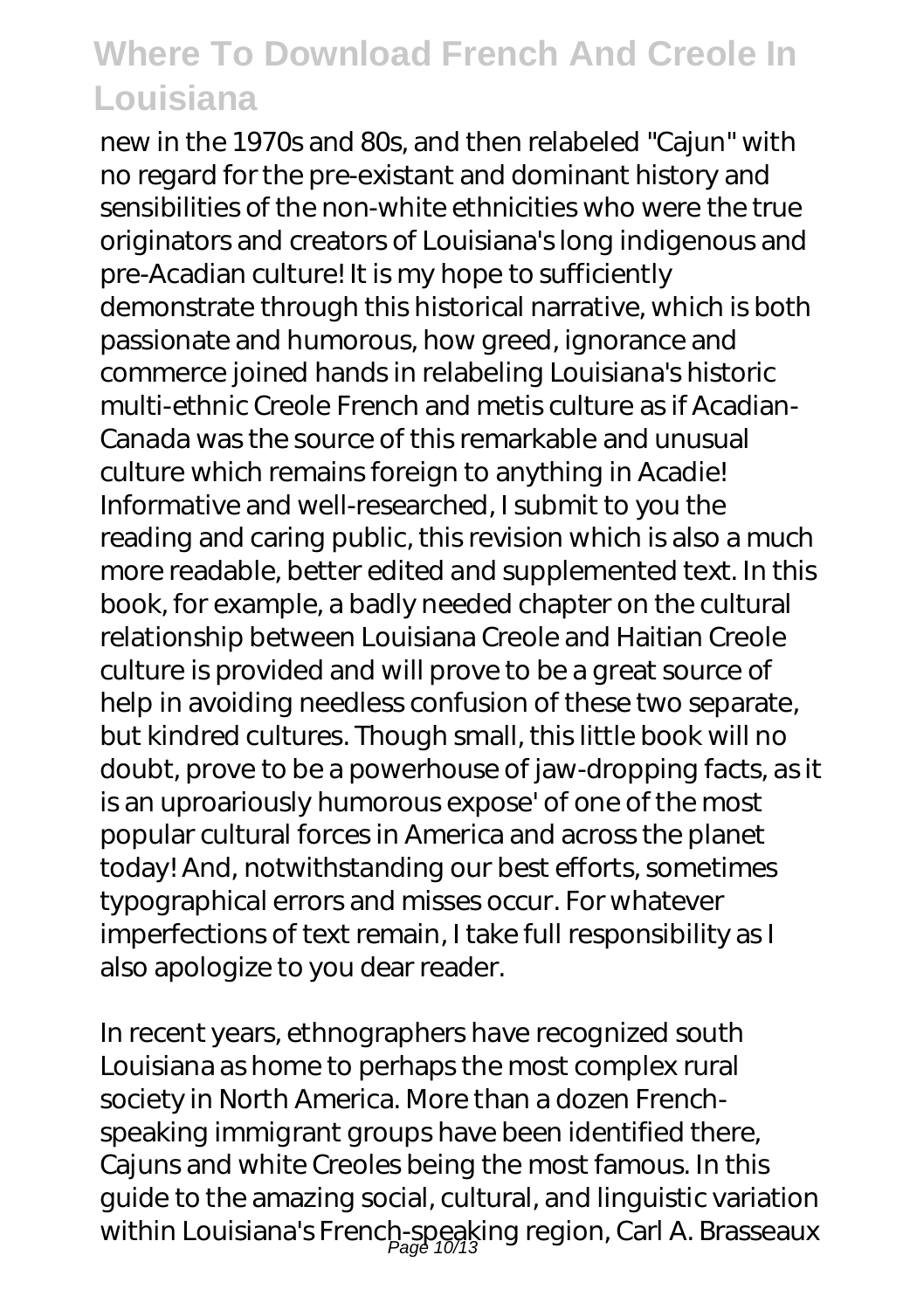presents an overview of the origins and evolution of all the Francophone communities. Brasseaux examines the impact of French immigration on Louisiana over the past three centuries. He shows how this once-undesirable outpost of the French empire became colonized by individuals ranging from criminals to entrepreneurs who went on to form a multifaceted society -- one that, unlike other American melting pots, rests upon a French cultural foundation. A prolific author and expert on the region, Brasseaux offers readers an entertaining history of how these diverse peoples created south Louisiana's famous vibrant culture, interacting with African Americans, Spaniards, and Protestant Anglos and encountering influences from southern plantation life and the Caribbean. He explores in detail three still cohesive components in the Francophone melting pot, each one famous for having retained a distinct identity: the Creole communities, both black and white; the Cajun people; and the state's largest concentration of French speakers -- the Houma tribe. A product of thirty years' research, French, Cajun, Creole, Houma provides a reliable and understandable guide to the ethnic roots of a region long popular as an international tourist attraction.

Adapted from a larger work,"Speaking In Tongues, Louisiana's Colonial French, Creole & Cajun Languages Tell Their Story" reveals Louisiana's remarkable Old World French & metis language traditions which continue to enchant America and scholars in all the world! But, along with the fame Cajunization has brought the State, historical distortion and misinformation fostered by mass-marketing and media conditioning myopia have suppressed and misrepresented Louisiana's historic French languages, cultural history and people as if uniquely Acadian in origin. But, Louisiana's diverse multi-ethnic French languages,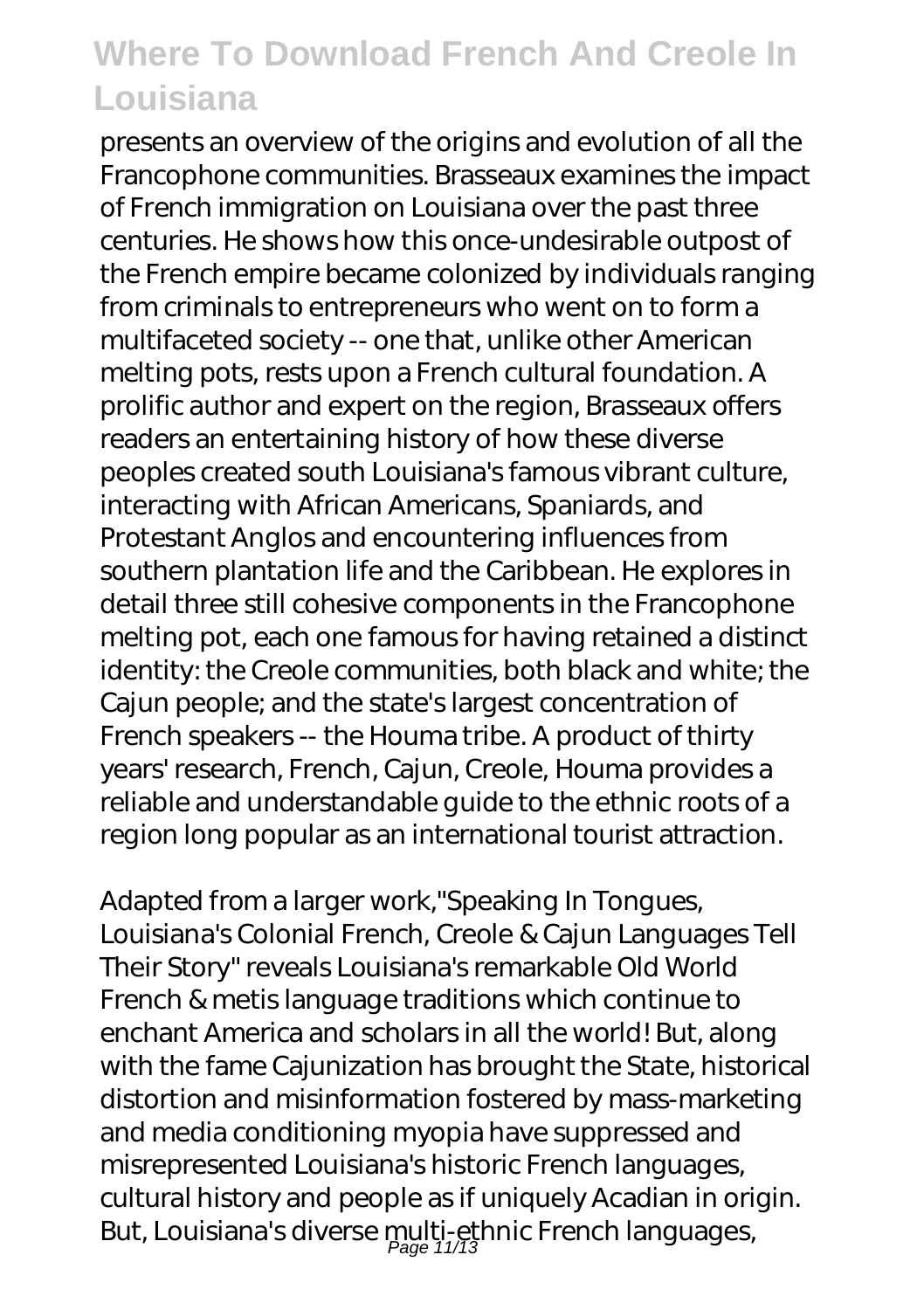cultural traditions and people existed long before the arrival of the Acadians, who themselves were to become its beneficiaries! Author-scholars John laFleur & Brian Costello, native-speakers respectively of Louisiana's Colonial Creole French & her sister tongue of Louisiana Afro-Creole with Dr. Ina Fandrich, provide a non-commercially scripted, first-time study of both the history and ethnological origins of Louisiana's diverse French-speaking peoples of the French Triangle and present the unvarnished results of their investigation, experience along with the evidence of modern and historical scholarship as seen through the franco and creolophonic traditions of Louisiana. A must read for all Louisiana cultural and linguistic afficionados!

For the last four decades, Louisiana has promoted its 500 year old French Colonial Creole culture as "Cajun" implying that this culture had its origin in Acadian Canada. Nothing could be farthest from the truth! During the racially turbulent 1960's Jim Crow era when black Americans were literally struggling for their civil and human rights, the historic nomenclature for Louisiana's historic multi-ethnic CREOLE culture would change to a weird stereotyping of only WHITE French-speakers as "Cajun" and only BLACK French-speakers as "Creole" -regardless of the facts of history, genealogy, geography and genalogical reality. Today, the meaning of "Cajun" has once again changed into something which seeks to encompass a so-called "regional identity" which again, ignores its own past and historical meaning. What's really going on? In "Louisiana's French Creole Culinary & Linguistic Traditions: Facts vs Fiction Before and Since Cajunization" authors John LaFleur II and Brian Costello, both life-long Louisiana French Colonial Creole speakers and cultural experts, along with Dr. Ina Fandrich of New Orleans, have decided to provide